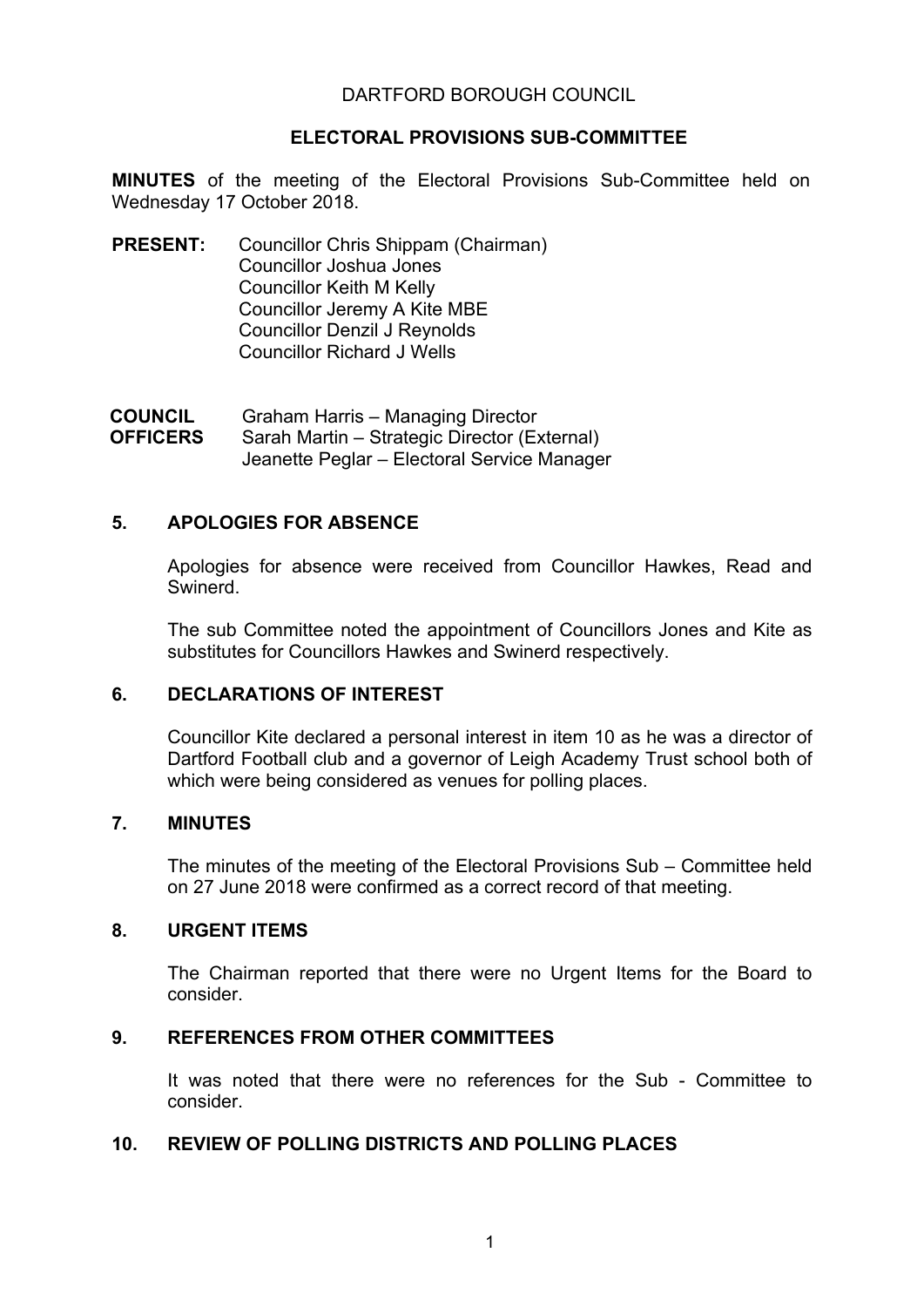## WEDNESDAY 17 OCTOBER 2018

The Sub - Committee received a report on the proposed arrangements for a review of polling district and polling places for Dartford required under Section 189C (1) and (2) of the 1983 Representation of the People Act.

The Act requires that the Council divides the Borough into polling districts and designates a polling place for each district, and to keep these arrangements under review. It was also reported that this process must be started and completed between 1 October 2018 and 31 January 2020 respectively.

As a result of the recently undertaken Local Government Boundary Commission for England review of the local borough ward boundaries and the Community Governance Review of parish boundaries, it is necessary to undertake the review now and that it be completed in time for use at the local elections scheduled for May 2019, so that the arrangements for Local elections remain the same for parliamentary elections.

The Sub-committee supported the suggestion that when the final recommendations are taken to the General Assembly of Council, delegated approval be granted to the Managing Director to approve an alternative polling place in the event that any polling place becomes unavailable or found to be unsuitable in the run up to an election and to make this change on a permanent basis following the election.

The report identified initial proposals for polling districts and polling places, which were to be the subject of public consultation, and highlighted the following amendments to the details set out in the report which were necessary due to recent developments:

## **Bean & Village Park Ward.**

Village Park Polling District. Officers explained the difficulties of this mobile unit and that it may not be able to offer good polling arrangements in the future. Members raised no objection and agreed that the Arrow Riding School would offer a possible suitable alterative.

## **Brent Ward.**

Livingstone Polling District: Investigations have identified that other options in the district are not viable and that the Dartford Primary Academy remains the best venue for the polling place.

Grassbanks Polling District. The use of a building to be identified within the environs of the football ground seem suitable for this new polling district.

## **Bridge Ward.**

Marshes Polling District The issues with car parking was explained to Members and it was agreed that this still offered better polling arrangements.

**Burnham Ward.** The polling place for this ward is satisfactory but the size of the electorate may require that the register is split to obviate unnecessary queues.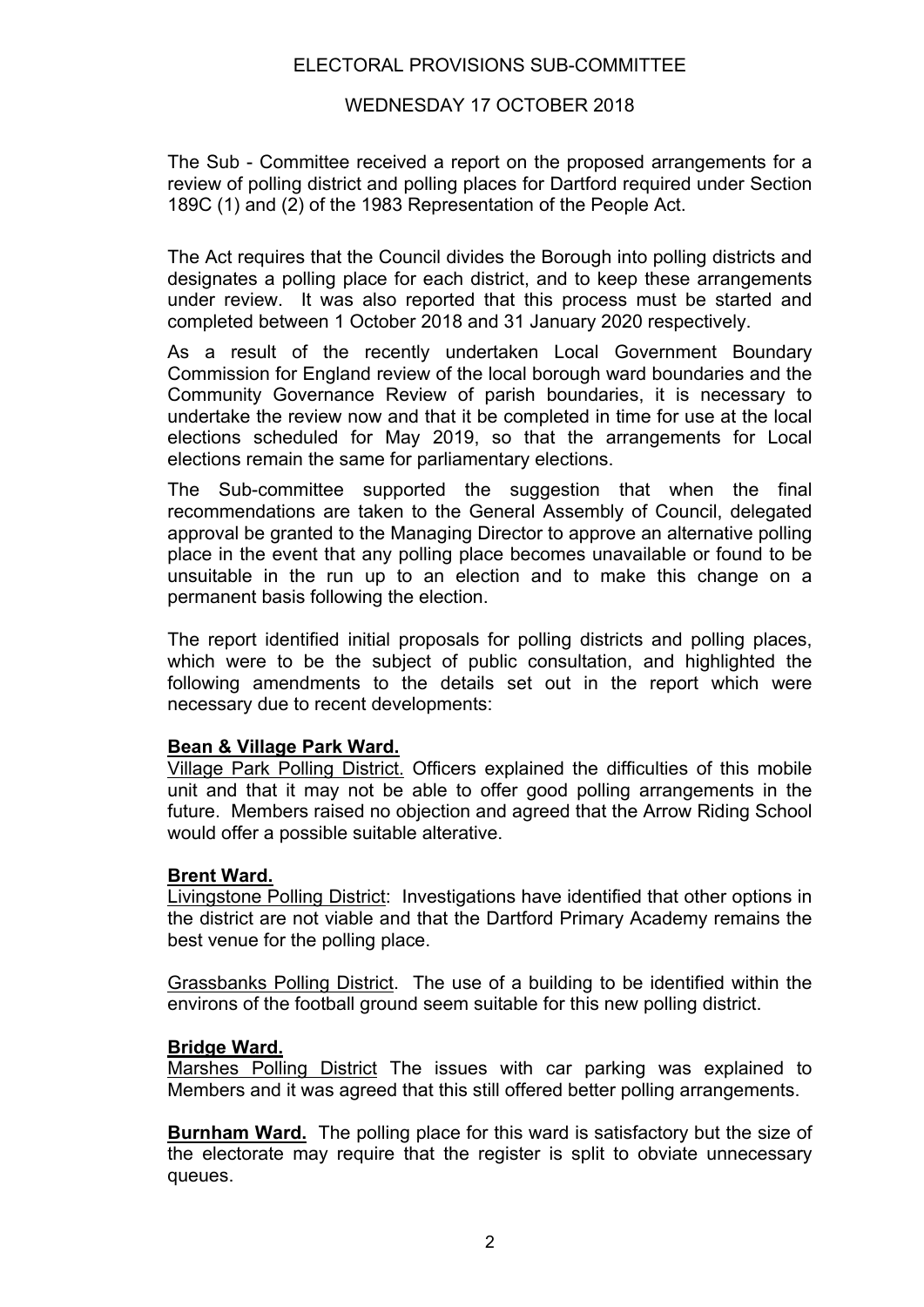# WEDNESDAY 17 OCTOBER 2018

# **Ebbsfleet Ward.**

Cherry Orchard Polling District. The Acting Returning Officer may need to seek an alternative polling place if the existing venue is unable to cope with an ever expanding electorate. It is possible that the adjoining Community Centre may be suitable.

Black Eagle Polling District. A new polling place, possibly a mobile unit, will be necessary for this new District, but the Acting Returning Officer may need to seek an alternative polling place possibly outside the District.

# **Greenhithe Ward.**

Knockhall Polling District. Members agreed that the use of the Knockhall, Primary School would offer a more central arrangement for electors.

Everards Polling District. Concern was raised regarding this polling place due to the distance away from previous arrangements of a mobile unit at Eagles Road. Officers explained the history of the arrangements and how these had overcome and fewer complaints had been received. This polling district would now support a smaller electorate and electors from the Ingress development now had their own polling district. Member requested that additional signage may help to resolve these issues of people not being able to locate the polling station.

Abbey Polling District. It was originally proposed that the Community Centre at Ingress Park be used as a Polling place but doubt now exists regarding its availability, consequently the Acting Returning Officer may need to seek an alternative polling place for this district and the recommendation should be amended to reflect this.

# **Longfield, New Barn and Southfleet Ward**

Green Street Polling District. A suitable polling place has not as yet been identified for this new polling district, but investigations are on - going. Should no suitable venue be found during the review then the use of a mobile unit would be utilised

New Barn West Polling District. When a mobile unit is placed on Nuthatch it invariably draws complaints from neighbours, officers have been unable to identify an alternative location in this area.

Southfleet West Polling District. The placement of the mobile unit and use of a generator has caused complaints from noise from the adjourning property and also issues with the sightlines. Members acknowledged that the Acting Returning Officer may need to identify an alternative location for the polling station.

# **Newtown Ward**

St Albans Polling District. Members supported the use of the school as the polling place.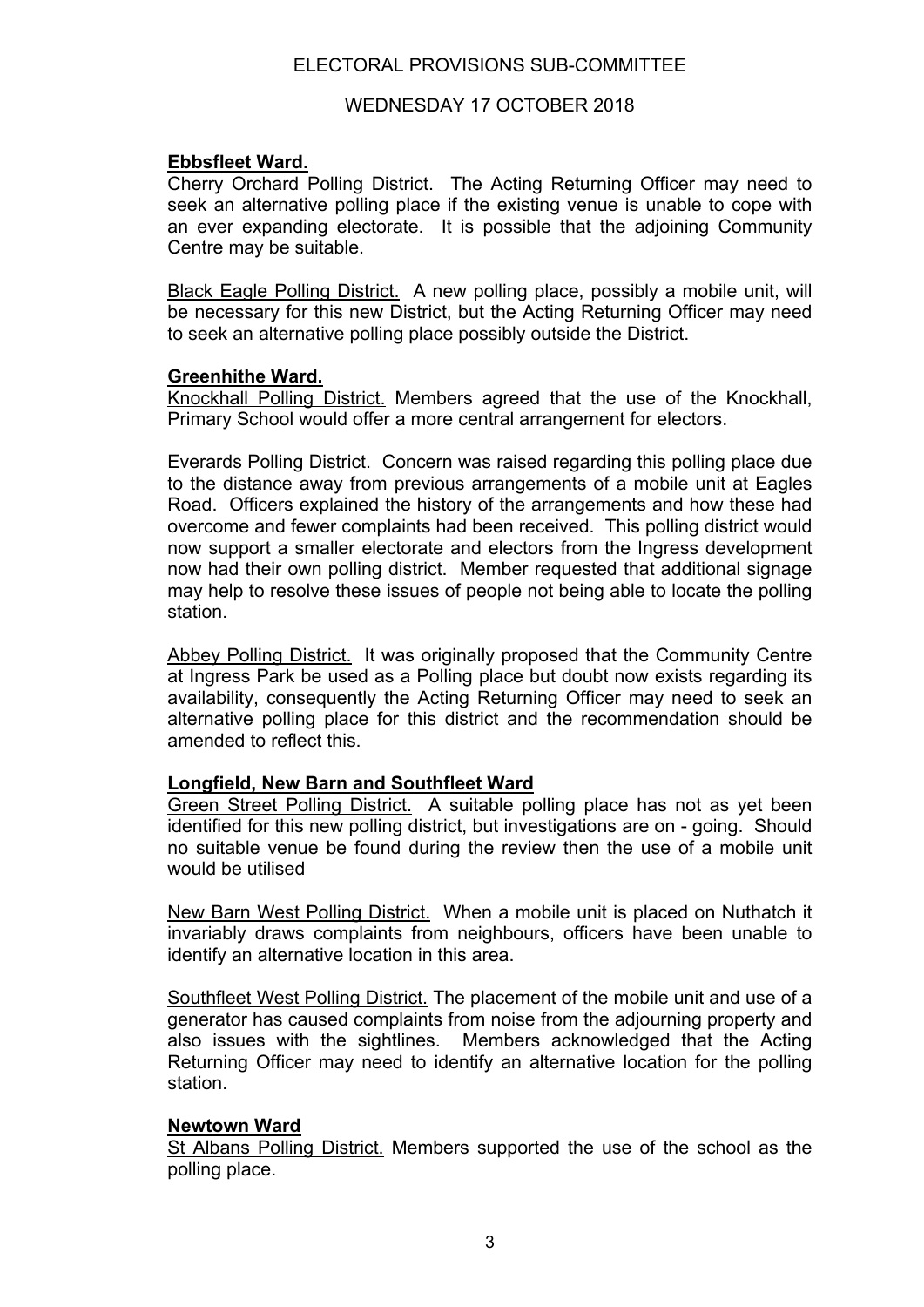## WEDNESDAY 17 OCTOBER 2018

Hesketh Polling District. If available, Members supported the use of the pavilion as the polling place.

# **Princes Ward**

Phoenix Polling District. Concern was expressed by Members that the proposed new polling district would not find favour with electors and that voter numbers would consequently fall and felt that the tree estate should retain its own polling place which was currently a mobile unit on the junction of Chestnut Road and Larch Road.

It was therefore agreed that an additional polling district would be created (Willow) similar to the arrangements for the current KD polling district for those electors

The polling district reference would be amended accordingly.

## **Stone Castle Ward**

Stone Village Polling District. – Members acknowledged that the previously polling place was no longer available and as no alterative could be identified a mobile unit would need to be used.

Castle Polling District. A more permanent location for a polling place was being sought to replace the mobile unit used at previous elections. It was suggested that a currently vacant retail unit at St Clements Way may be suitable and it was agreed that this would be investigated.

## **Stone House Ward**

St John's Polling District. Although the current polling place is perfectly adequate for one or even two possible polling stations, Members asked that further investigation of alternatives is undertaken as part of the review.

## **Temple Hill Ward**

St Edmunds Polling District. Members agreed that the use of Temple Hill School offered a sensible arrangement.

## **Town Ward**

Central Polling District. Members were advised that the review was looking at alternative locations for a polling place for this polling district. The use of the Meeting Place in the Orchard Shopping Centre was discussed and although some of the concerns could be overcome, it was felt that current arrangement using the Baptist Church on Highfield Road still offered the most convenient location if the Acting Returning Officer could not identify a suitable alterative.

Fairfield Polling District. Concern was raised if this would have an impact on car parking within the area. Officers advised that the running track car park could be utilised and that signage could be placed up on polling day advising of its availability.

# **West Hill Ward**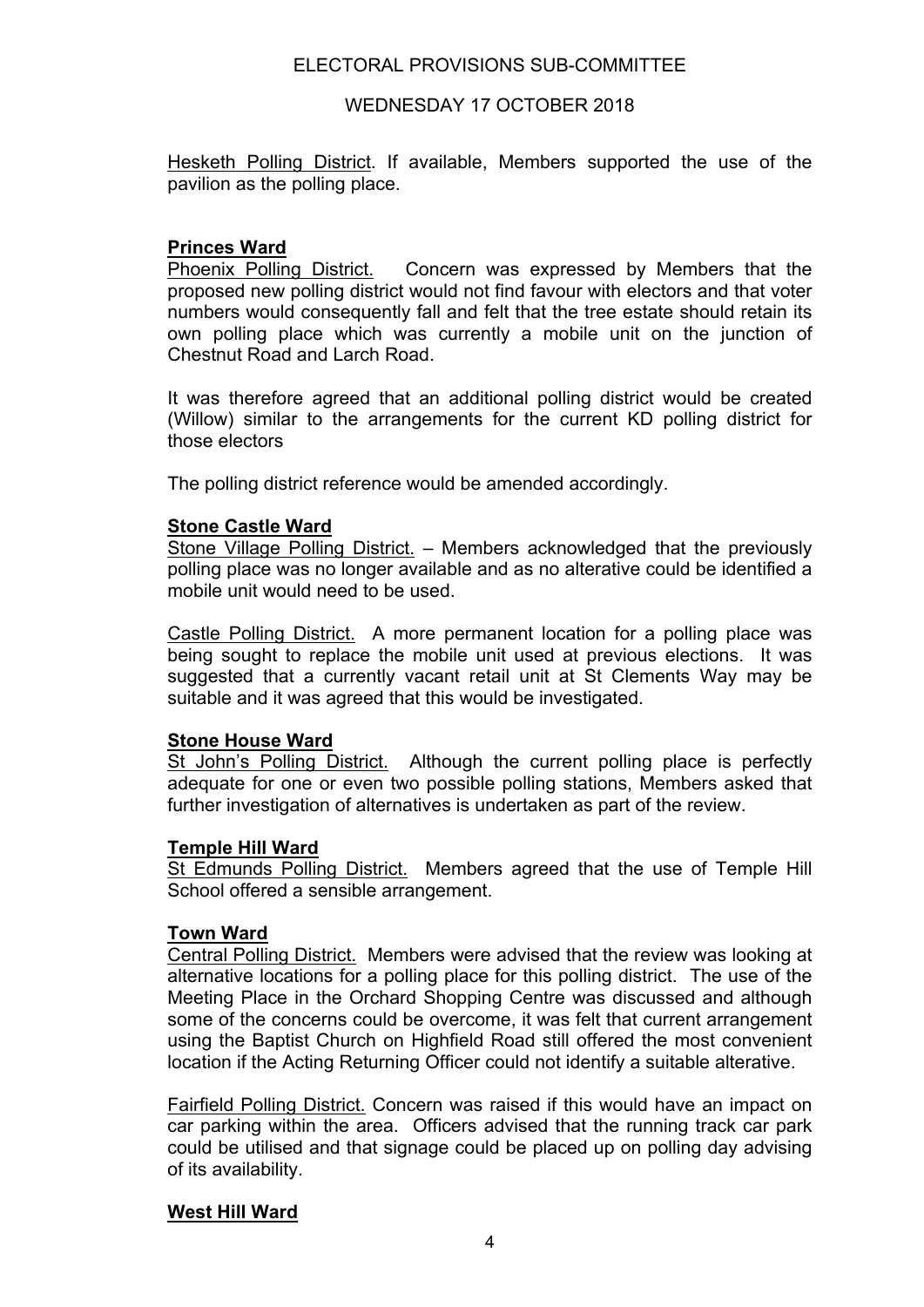WEDNESDAY 17 OCTOBER 2018

Edward Polling District. Members supported the use of the school as the polling place.

Nelson Polling District. Members felt that use of the Grammar schools may offer a more suitable location for the Acting Returning Officer to consider.

# **Wilmington, Sutton at Hone and Hawley Ward**

Sutton-at-Hone District Polling District. It was noted that an alternative polling place had been sought and Members supported the suggestion of the Library on Main Road.

Having considered the report the Sub - Committee

RESOLVED

That

- 1. the proposed timetable for the review as set out in the report, together with any subsequent changes to be agreed in consultation with the Chairman of the Sub-committee and the Managing Director, be noted;
- 2. due to the boundary review carried out by the Local Government Boundary Commission for England (LGBCE), it is noted that all of the polling districts in the Borough will need to be reviewed and amended where necessary;
- 3. initial proposals for polling districts and polling places set out in the Report be approved, as amended above, and together with the Acting Returning Officer's comments be submitted for public consultation;
- 4. the Electoral Services Manager identify organisations/persons for the purpose of consultation on the proposals; and,
- 5. the Sub-committee supports the proposal that the Managing Director be granted delegated authority to approve an alternative polling place in the event that any polling place becomes unavailable or found to be unsuitable in the run up to an election and to make this change on a permanent basis following the election be noted.

The meeting closed at 8.04 pm